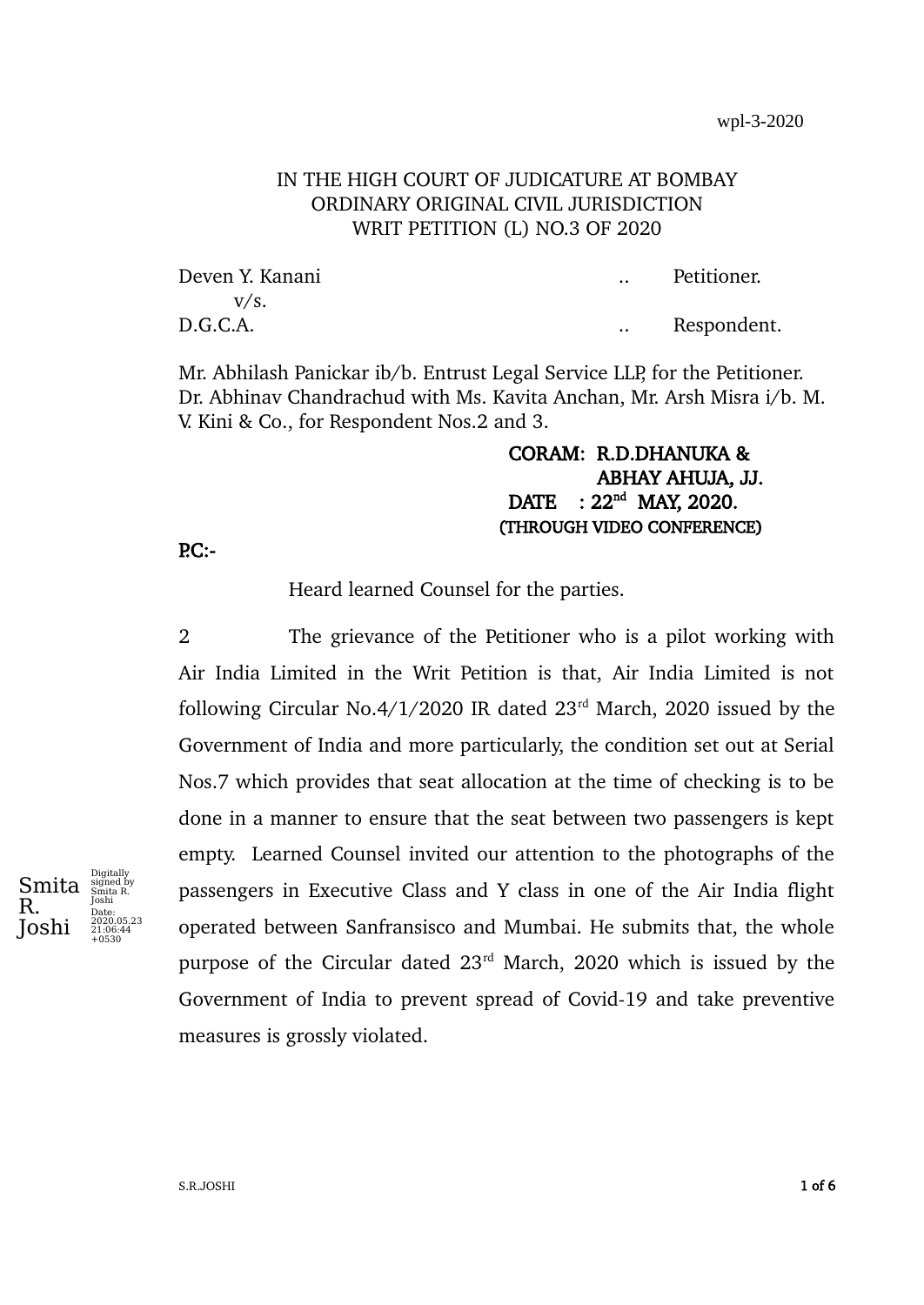3 Dr. Chandrachud, learned Counsel for the Air India Limited on the other hand submits that the Circular dated 23<sup>rd</sup> March, 2020 issued by the Government of India does not apply to non-scheduled commercial flight but would only apply to schedule domestic flights. He submits that all precautions required to be taken so as to prevent spread of Covid-19 are taken while lifting the passengers from abroad and to bring these stranded passengers in India.

4 The learned Counsel for the Air India Limited submitted that even in the subsequent guidelines issued by the Government of India, there is no such condition prescribed for keeping one seat vacant between two passengers. He submits that even if one seat is kept vacant between two seats, even then criteria of social distancing prescribed by the Government of India would not be satisfied.

5 The learned Counsel for the Petitioner, Mr.Panickar in rejoinder submits that if the argument of Air India Limited are accepted, there would be no preventive measures required to be taken to prevent spread of Covid-19. He submits that there are almost eight measures prescribed by the Government of India to prevent spread of Covid-19, including the condition that seat allocation at the time of checking to be done in the manner to ensure that seat between two passengers to be kept empty. He submits that, said Circular provides guidelines prosecuting preventive measures including social distancing to be taken not only by Air lines but also by the Airport Authority at the Airports.

6 A perusal of the photographs annexed to the Petition which are not disputed by the learned Counsel for Air India Limited, indicates that each and every seat of the Air Craft whether in Executive Class or Y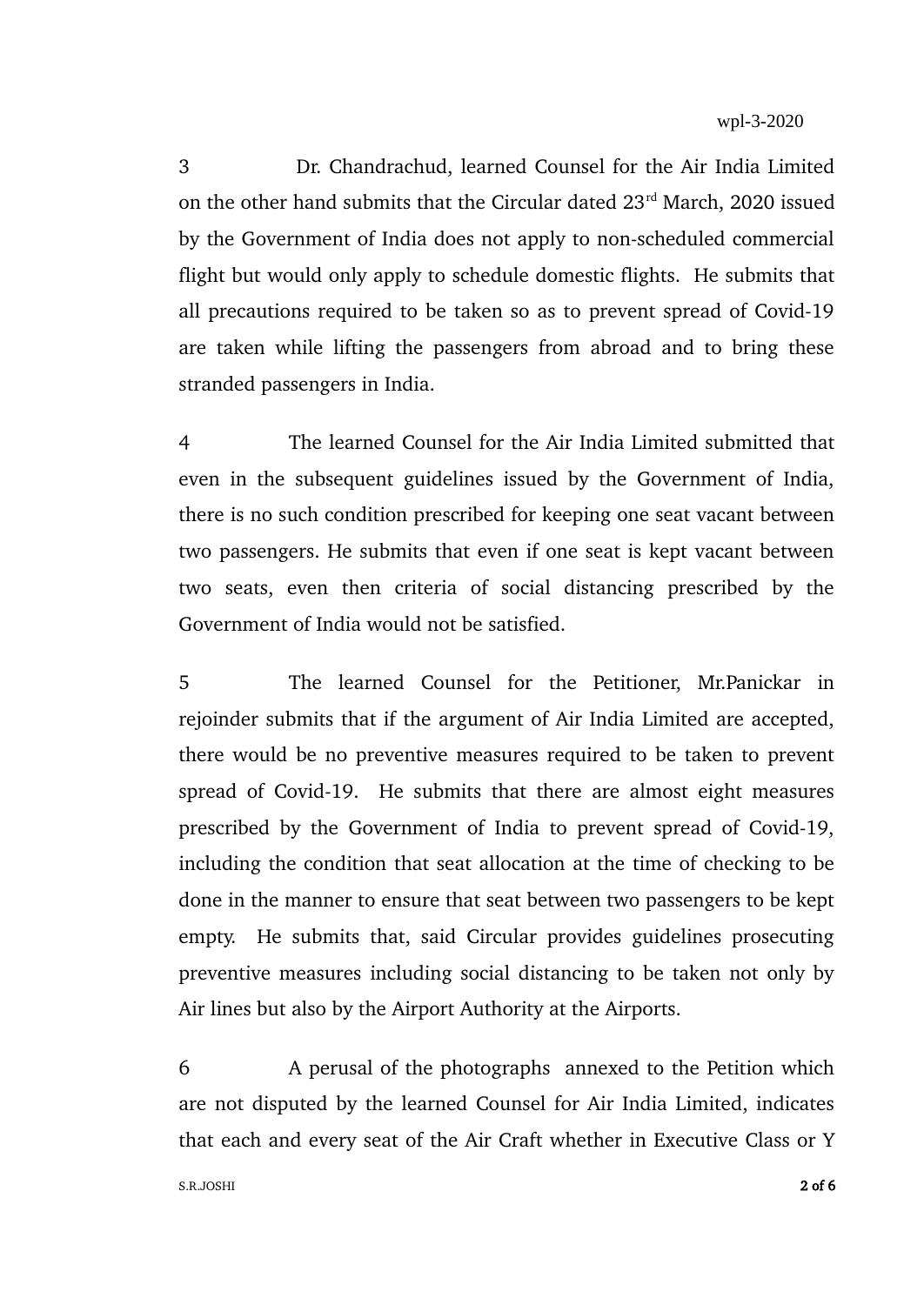Class are fully occupied. Not a single seat is kept empty. On perusal of the Circular dated 23rd March, 2020 and the subsequent notices brought to our notice by the learned Counsel for the Petitioner and Air India Limited, prima facie, does not indicate that said Circular dated 23rd March, 2020 does not apply to non-schedule flights operated by Air India Limited for lifting Indian stranded passengers abroad.

7 Prima facie, we are unable to accept the submission of the learned Counsel for the Air India that social distancing measures which are provided by the said Circular so as to prevent spread of Covid-19 would apply only to Scheduled Flight and not to non-scheduled commercial flights or only to domestic operation and not to International. If these arguments are accepted, the whole purpose of preventing spread of Covid-19 by prescribed measures would be defeated.

8 *Prima facie* it appears that the object behind the Circular dated 23rd March 2020 issued by the Government of India is for the safety of the passengers and for protection of their health in this emergency situation created by the Covid-19 Pandemic. In these circumstances, the Circular can not be interpreted to apply differently to the passengers who are travelling from abroad and the domestic passengers. Paramount consideration is the health and safety of these passengers and to achieve the object that they are not infected by Corona virus when they undertake any such travel. There would certainly be a reasonable caution and care of "safe and healthy travel" is what the measures of social distancing mentioned in the Circular intend without any differentiation of the category of passengers. This would be required to be recognized as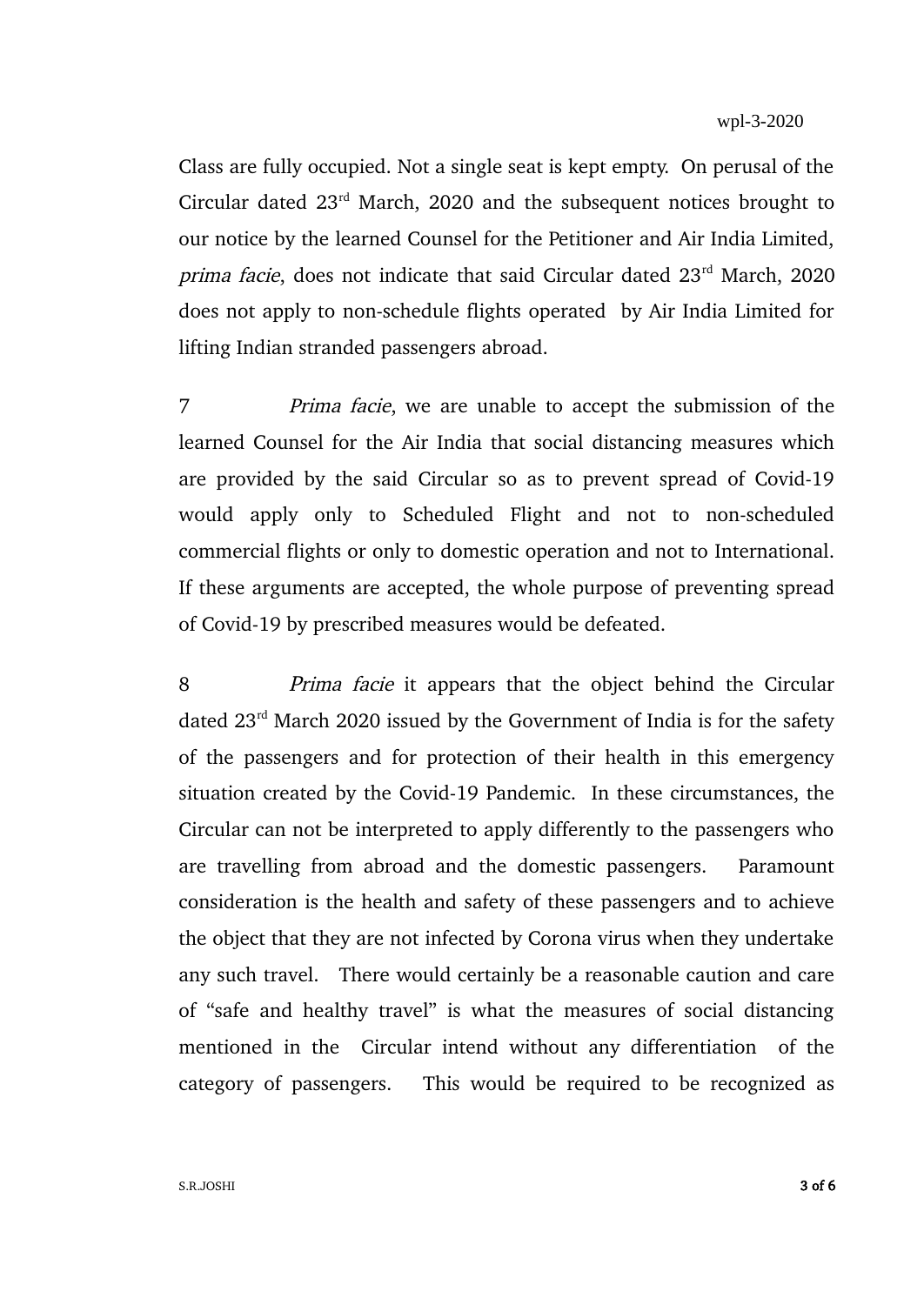legitimate expectation and concomitant to right to life guaranteed to the citizens who are undertaking such travel.

9 Prima facie, we are in agreement with the submission made by the learned Counsel for the Petitioner that those passengers who are being lifted mainly from U.S.A and U.K. may be Covid-19 infected passengers. In our prima facie view, Air India has violated Circular dated  $23<sup>rd</sup>$  March, 2020 by not keeping one seat between two seats empty while allocation of the seat at the time of check-in.

10 Respondent no.2 and 3 are directed to file affidavit in reply, stating the number of seats occupied by the passengers in each of the nonscheduled flights, for bringing these stranded passengers from abroad to India after the date of issuance of the Circular dated  $23<sup>rd</sup>$  March, 2020 and also the seating capacity of the Air Crafts. The affidavit shall also indicate whether preventive measures prescribed in condition Nos.1 to 8 in the said Circular are being followed by the Air India Limited or not. Such affidavit in reply shall be filed within a period of two weeks from today. Copy of the said reply to be served upon the learned Counsel for the Petitioner. We make it clear that affidavit in reply shall disclose the details set out at prayer clause (b) of the Writ Petition.

11 We make it clear that till further orders Respondent nos.2 and 3 are directed to comply with the Circular No.4/1/2020-IR dated 23rd March, 2020 and while lifting their passengers from abroad to India also in respect of non-scheduled commercial flights,

12 Place the matter on board on 2<sup>nd</sup> June, 2020.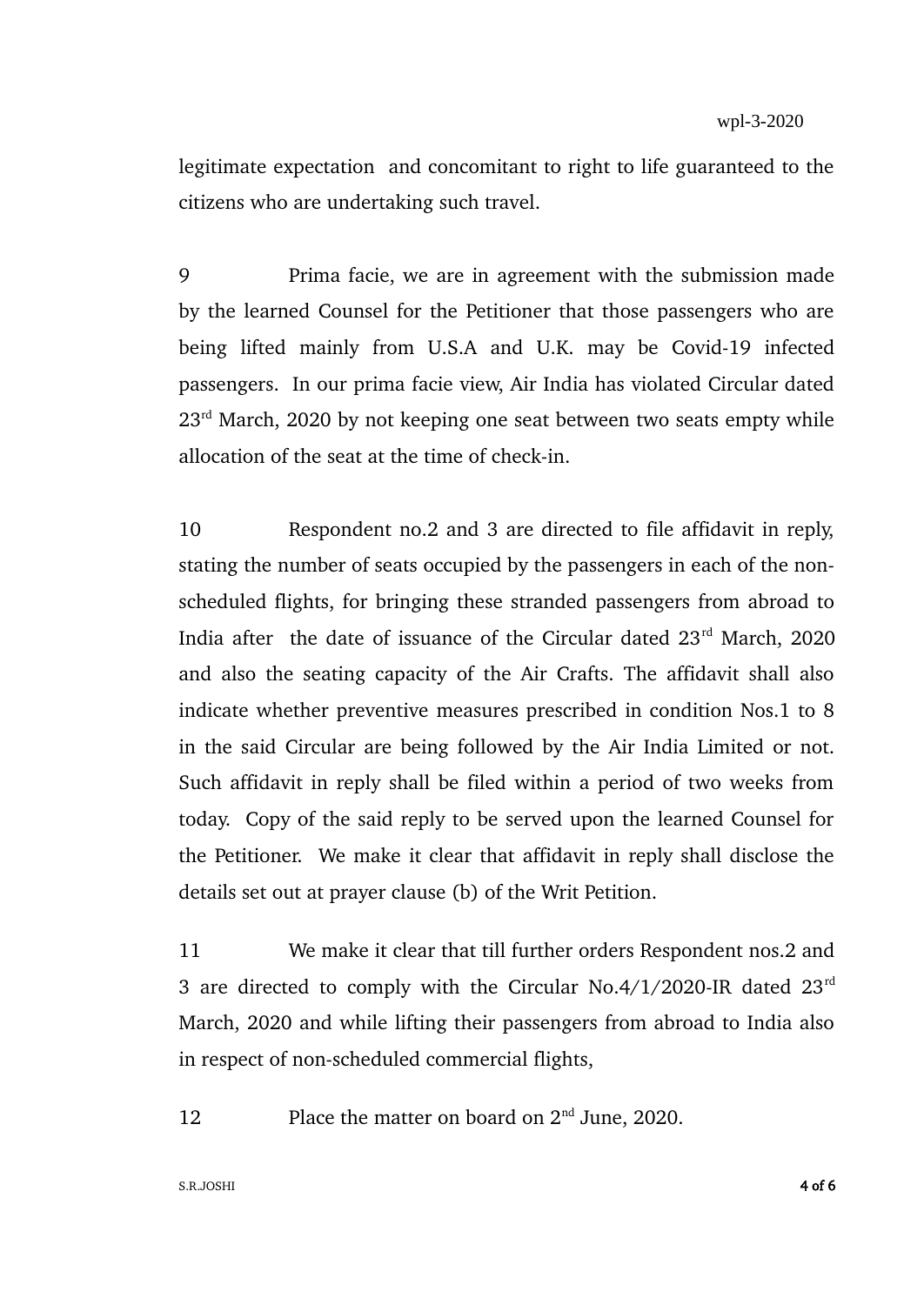13 This order will be digitally signed by the Private Secretary of this Court. Sheristedar of this Court is permitted to forward the Petitioner copy of this order by e-mail. All concerned to act on digitally signed copy of this order.

### Later on at 5.30 p.m.

14 Matter was mentioned at around 5.30 p.m. by the learned counsel for Respondent no.2 and 3.

15 After hearing the learned counsel we have passed the above interim order by directing the respondent nos.2 and 3 to implement the Circular dated 23.3.2020 issued by the Government of India till further orders. At this stage, Dr.Chandrachud learned counsel for respondents nos.2 and 3 states that the said Circular dated 23.3.2020 issued by the Government of India has been superceded by the Circular bearing No.4/1/2020-IR dated 22.5.2020 issued by Government of India with immediate effect. Electronic copy of the new Circular has been shown so as a on the VC screen. A cursory glance of the said Circular dated 22.5.2020 indicates that the said new Circular applies only to domestic operations and not to international operations.

16 It is submitted by Dr.Chanadrachud, learned counsel for Respondent nos.2 and 3 that his clients have decided to re-commence the operation of domestic flights w.e.f. 25.5.2020. He submits that comprehensive guidelines have been issued by the Ministry of Civil Aviation vide its order No.A/29017/5/2020 -DT dated 21.5.2020. The